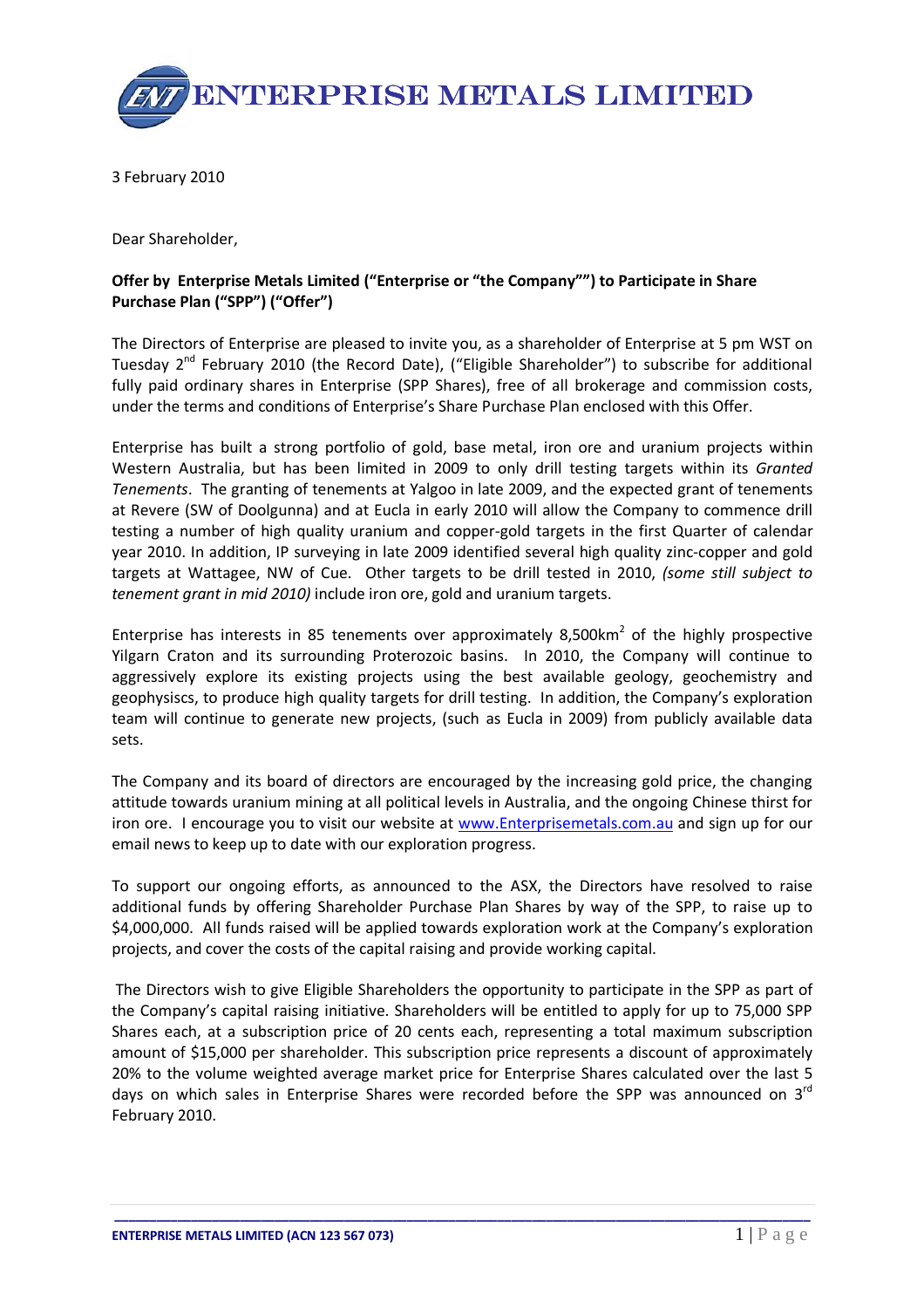The market price of Enterprise Shares may rise or fall between now and the date when SPP Shares are allotted in accordance with the Share Purchase Plan. If the market price of Enterprise Shares falls, the subscription price of the SPP Shares to be allotted pursuant to this Offer may no longer be at a discount to the market price.

The Directors see the following advantages for Eligible Shareholders in subscribing for SPP Shares:

- 1. Shareholders may 'top up' their holdings to a marketable parcel;
- 2. No brokerage or transaction costs are payable on SPP Shares; and
- 3. The issue price is currently at approximately a 20% discount to the volume weighted average market price calculated over the last 5 days on which sales were recorded on the ASX before the SPP was announced on ASX on 3<sup>rd</sup> February 2010.

The Offer is non-renounceable in that you cannot transfer your right to buy shares under the SPP to another person. However, your participation under the SPP is optional and you may elect not to participate at all, by doing nothing.

The Directors wish to ensure that the total number of SPP Shares issued does not exceed 20,000,000 and have therefore resolved to cap the maximum that can be raised under the SPP to \$4,000,000. Each Eligible Shareholder may participate by completing an application form and subscribing for one of the following offers of SPP Shares:

|          | No of SPP Shares Issue | <b>Price</b> | Subscription |
|----------|------------------------|--------------|--------------|
|          |                        |              | Amount       |
| Offer A: | 10,000                 | 0.20         | \$2,000.00   |
| Offer B: | 25,000                 | 0.20         | \$5,000.00   |
| Offer C: | 50,000                 | 0.20         | \$10,000.00  |
| Offer D: | 75,000                 | 0.20         | \$15,000.00  |

If applications for more than 20,000,000 SPP Shares are received, the Directors intend to scale-back the maximum amount permitted under the Offer in reverse order starting with Option C. For example, the maximum number of SPP Shares which Eligible Shareholders are entitled to apply for under Offer D would become 50,000 SPP Shares, and so on. Enterprise will return any application monies paid in relation to unsuccessful applications without interest.

To take up this Offer:

- 1. please read the enclosed Terms and Conditions of the Share Purchase Plan;
- 2. complete the enclosed personalised Offer and Acceptance Form specifying the number of SPP Shares you wish to apply for (up to a maximum of 75,000 SPP Shares) and the total subscription price for those SPP Shares; and
- 3. send the completed Offer and Acceptance Form by 5 pm (WST) on 24 February 2010 in the reply paid envelope provided, with your cheque made payable to *Enterprise Metals Limited Share* Application Account and crossed Not Negotiable to Enterprise's share registry at:

\_\_\_\_\_\_\_\_\_\_\_\_\_\_\_\_\_\_\_\_\_\_\_\_\_\_\_\_\_\_\_\_\_\_\_\_\_\_\_\_\_\_\_\_\_\_\_\_\_\_\_\_\_\_\_\_\_\_\_\_\_\_\_\_\_\_\_\_\_\_\_\_\_\_\_\_\_\_\_\_\_\_\_\_\_\_\_\_\_\_\_\_\_\_\_\_\_\_\_\_

| <b>Computershare Investor Services Pty Ltd</b> |
|------------------------------------------------|
| Locked Bag 2508                                |
| PERTH WA 6001                                  |

Enquiries: Within Australia – 1300 557 010 Outside Australia – 61 3 9415 4000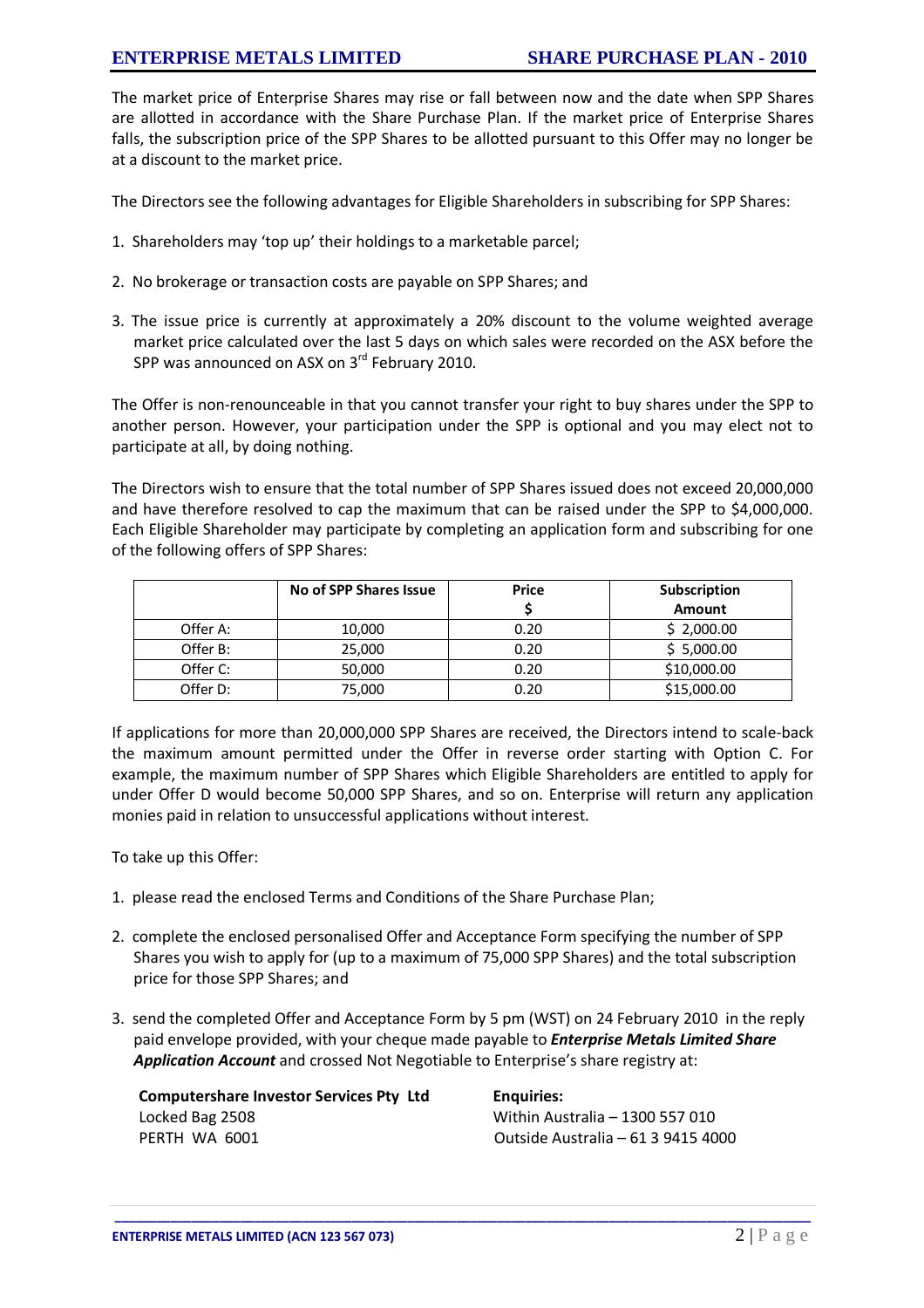Alternatively, you can use the BPay® facility as set out on the Offer and Acceptance Form. You should note, however, that Enterprise may elect to close the offer at any time.

## Key Dates

| Announcement Date of Plan                                  | 3 February 2010  |
|------------------------------------------------------------|------------------|
| Record Date (5.00pm WST)                                   | 2 February 2010  |
| Documents mailed to Eligible<br>Shareholders               | 9 February 2010  |
| Opening Date of Offer                                      | 10 February 2010 |
| Closing Date of Offer                                      | 24 February 2010 |
| Issue of SPP Shares under the Plan                         | 2 March 2010     |
| Dispatch of holding statements                             | 4 March 2010     |
| <b>SPP</b><br>Shares<br>expected<br>to commence<br>trading | 5 March 2010     |

Please contact the Company's share registry, Computershare Investor Services on 1300 557 010 if you have any queries in relation to this Offer or how to accept it.

Yours faithfully

JM Kyon

DERMOT RYAN Managing Director

Contact: Telephone: 08 9436 9200 Facsimile: 08 9436 9220 Email: [admin@enterprisemetals.com.au](mailto:admin@enterprisemetals.com.au)

\_\_\_\_\_\_\_\_\_\_\_\_\_\_\_\_\_\_\_\_\_\_\_\_\_\_\_\_\_\_\_\_\_\_\_\_\_\_\_\_\_\_\_\_\_\_\_\_\_\_\_\_\_\_\_\_\_\_\_\_\_\_\_\_\_\_\_\_\_\_\_\_\_\_\_\_\_\_\_\_\_\_\_\_\_\_\_\_\_\_\_\_\_\_\_\_\_\_\_\_